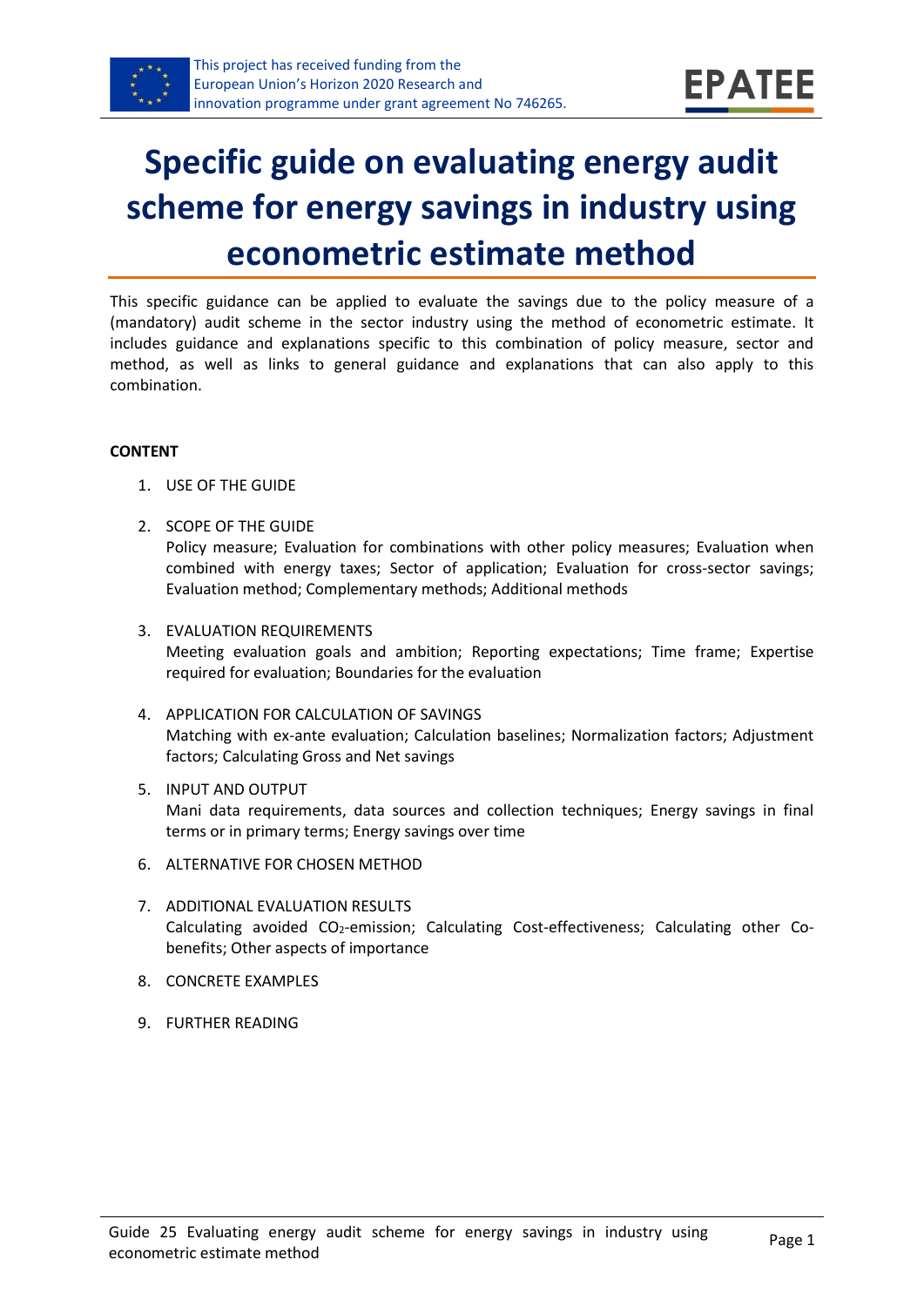# **1 | USE OF THE GUIDE – AUDIENCE, OBJECTIVES AND FOCUS**

The primary **audience** for this specific guide is energy efficiency programme designers, implementers or supervisors, and evaluators looking for guidance on the evaluation process of energy savings in the scope of this guide.

Although the application of the guide will generally concern the (sub) national level, account will be taken of issues at EU level when relevant (e.g. the specific format of saving figures for the EED).

This guide is not about the preceding step in the evaluation process, the choice of the method. About this previous step in the evaluation process, see the guidance provided [here.](https://www.epatee-toolbox.eu/wp-content/uploads/2019/04/epatee_integrating_evaluation_into_policy_cycle.pdf)

However, after presenting the capabilities and limitations of the specific guide at hand, the user will be offered alternatives for the method within this guide (see sectio[n 6](#page-0-0) of this guide).

The **objective** of this specific guide is to provide:

- Information on the scope of the guide that enables the user to decide whether this guide is suited to his/her needs, and whether complementary or additional method(s) could be needed or useful (sectio[n 2\)](#page-0-1);
- Guidance about specifying the evaluation objectives and requirements (section [3\)](#page-0-2);
- Guidance about key methodological choices to calculate energy savings (section [4\)](#page-0-3);
- Guidance about the inputs (data requirements) and outputs of the method (energy savings metrics) (sectio[n 5\)](#page-0-4)**;**
- Possible alternative methods (with pros and cons) (section [6\)](#page-0-0)
- Background about evaluation results other than energy savings (sectio[n 7\)](#page-0-5);
- Relevant examples, case studies and/or good practices (section [8\)](#page-0-6);
- Relevant references for further reading (section [9\)](#page-0-7).

The guide is intended for assessing realised (ex-post) energy savings. However, account is taken of earlier (ex-ante) evaluations of expected savings, if available (see section [4\)](#page-0-3).

The **focus** of the guide is on *impact evaluation*, i.e. determining the energy savings, but not on how this has been reached through a step by step process with intermediate results (process evaluation).

Readers looking for the basic and general principles of energy efficiency evaluation may find the followin[g link](https://www.epatee-toolbox.eu/evaluation-principles-and-methods/) useful.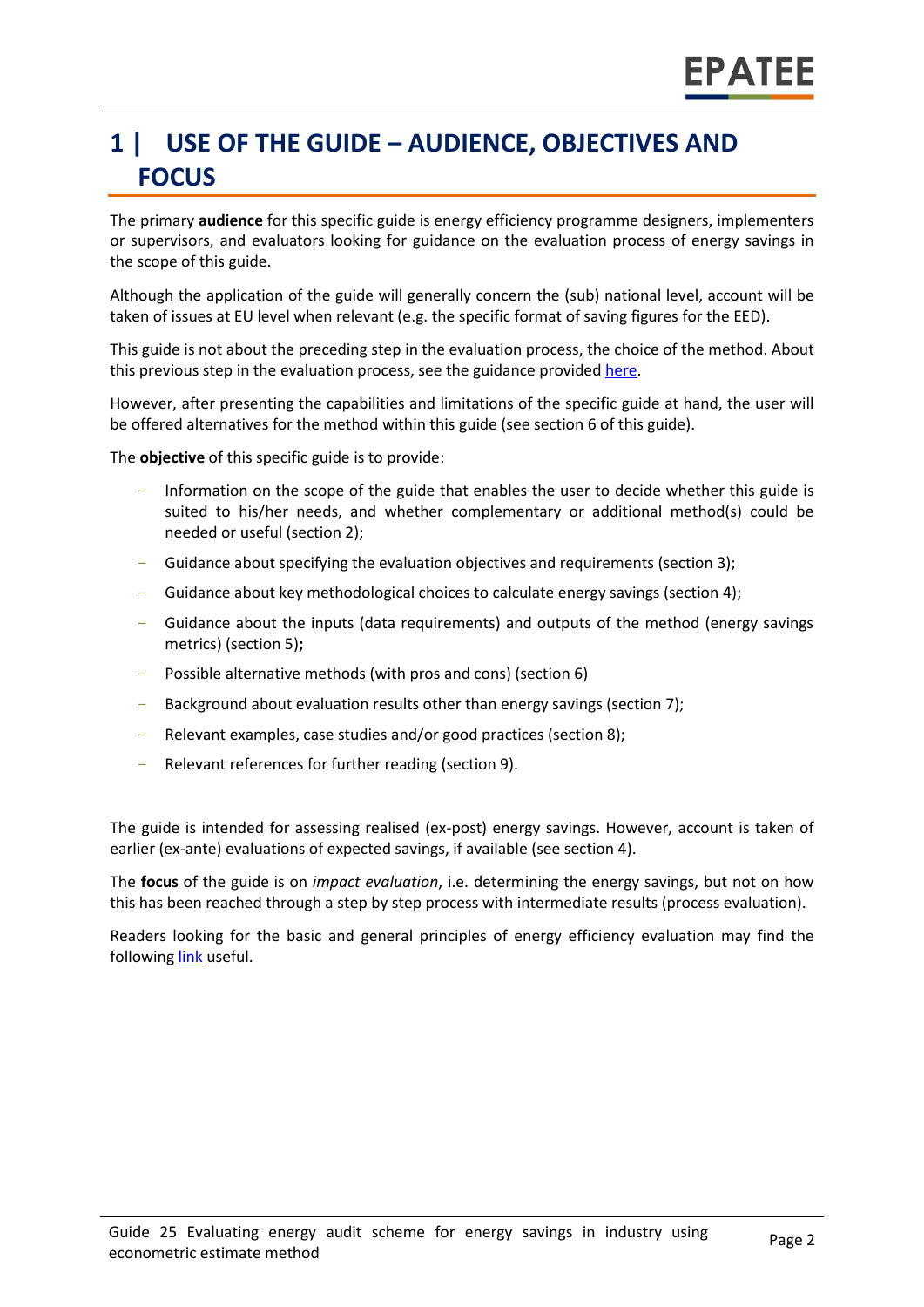# **2 | SCOPE OF THE GUIDE – POLICY, SECTOR and METHOD**

### **2.1 About the energy audit measure**

Information and examples on the different subtypes residing under the main type of energy audit measure can be found [here](http://www.measures-odyssee-mure.eu/) an[d here.](https://www.epatee-lib.eu/)

The policy measure of an energy audit scheme involves an inspection, survey and analysis of energy flows for energy conservation to reduce the amount of energy input into the system without negatively affecting the output (E.A. Abdelaziz et al, Renewable and Sustainable Energy Reviews 115 (2011) 150-168). The energy audit is the key for decision-making in the area of energy management. Energy audit is a systematic approach in the industrial sector. It helps an organization to analyze its energy use and discover areas where energy use can be reduced and waste can occur, plan and practice feasible energy conservation methods that will enhance their energy efficiency, serve to identify all the energy streams in a facility, quantify energy usage, in an attempt to balance the total energy input with its use.

Energy audit requires a systematic approach-from the formation of a suitable team, to achieving and maintaining energy savings. A typical process is outlined in Fig. 1.



Figure 1 Typical Audit process (taken from E.A. Abdelaziz et al, Renewable and Sustainable Energy Reviews 115 (2011) 150-168.

More detailed information on the evaluation of energy audit schemes can be found in thi[s link.](https://www.epatee-lib.eu/media/docs/EMEEES_WP2_D1_Assessment_existing_evaluation_2008-04-21.pdf)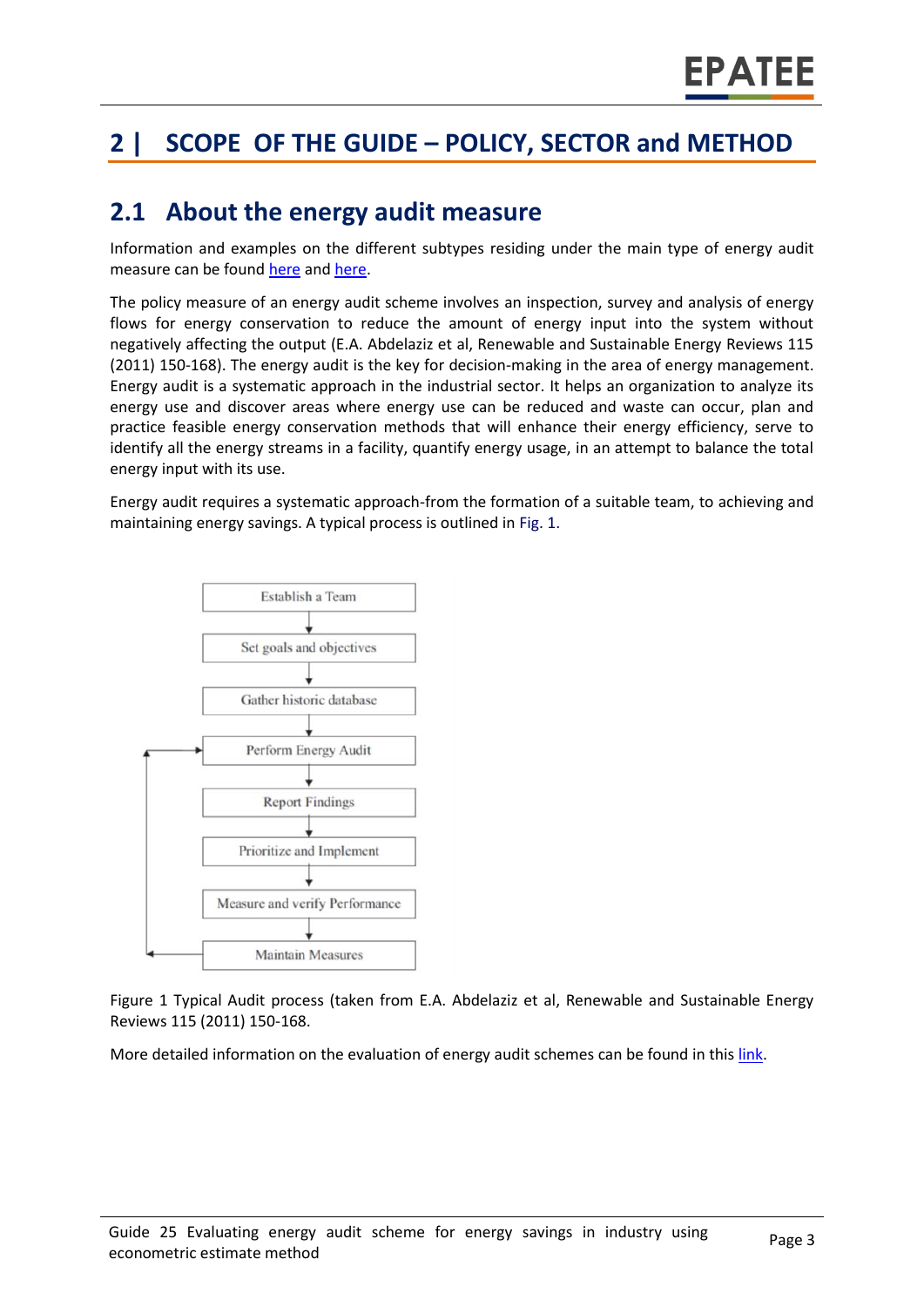### **2.2 Evaluation for a combination of policy measure types**

The guide addresses one possible policy measure type, but sometimes a combination of policy measure types is implemented, e.g. an energy audit scheme in conjunction with subsidies for saving actions. With two or more policy measures stimulating the same saving actions it is difficult to ascribe part of the overall savings to each policy measure type.

When an energy audit scheme is combined with other policy measures types (for example a government subsidy), it is assumed that the overall savings are mainly resulting from the policy measure at hand. However, the evaluation concerns the combined savings effect of both policy measures. The guide is not capable of attributing part of the (overall) calculated savings to each of the policy measures (see also Double counting in section [4](#page-0-3) on Gross to Net savings).

### **2.3 Evaluation when combined with energy taxes**

The calculated savings effect for energy audit scheme will overlap with that of energy taxes. This specific guide is not capable of attributing part of the (overall) calculated savings to either the policy measures at hand or the energy tax. For dealing with this overlap see the section [4](#page-0-3) on Gross to Net savings.

### **2.4 About the industry sector**

Information on (sub) sectors defined in the Toolbox can be foun[d here,](https://www.epatee-toolbox.eu/wp-content/uploads/2018/10/Definitions-and-typologies-related-to-energy-savings-evaluation.pdf) chapter 2, p.17

The sector industry that we do cover in this guide is the sector in the economy which is characterized by production and use of material goods, applying a high degree of automation and mechanization.

Although the guide is meant to cover all end-use sectors in industry, it will mostly be applied to a selection of sectors within industry. In every country, the industry is divided in different sectors (usually defined by the national statistics office), like food & beverage industry, chemical and pharmaceutical industry, paper industry, rubber and plastic industry electrotechnical industry. For example, a dedicated energy audit protocol could be made with all companies that produce chemicals and pharmaceuticals , in such a specific case also a professional organization (e.g. in the Netherlands KNCV - Royal Netherlands Chemical Society) can be involved as stakeholder in a voluntary agreement.

Although the guide is meant to cover all end-use sectors it can also be applied to a selection of sectors with each a specific tax.

The guide is also applicable to cross-sector savings (see next section).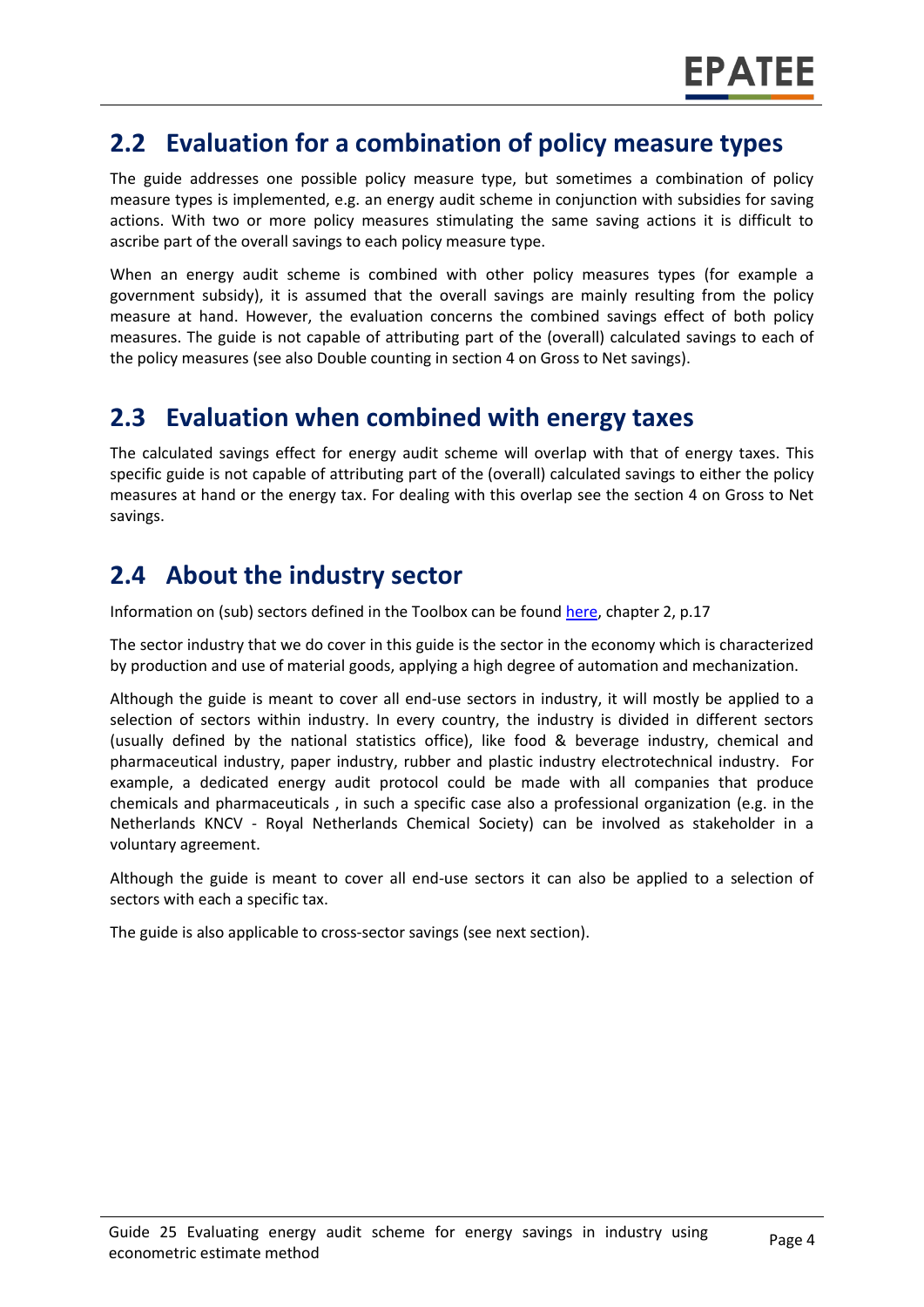### **2.5 About the econometric method**

Information about the various evaluation methods can be found [here,](https://www.epatee-toolbox.eu/wp-content/uploads/2019/04/Saving_calculation_methods_for_EPATEE_Toobox_2019_04_24.pdf) table 1 and 2. This source also covers the combination of the method at hand with other methods, which will be dealt with below.

The econometric method is a top-down simulation with econometric models. An econometric model specifies the statistical relationship that is believed to exist between the various economic quantities pertaining to a particular economic phenomenon, in this particular case energy savings. In the case of the econometric method, a detailed econometric model with access to an update database is required and is also a prerequisite for the use of this method, as setting up such a detailed economic model is a significant effort. However, in several countries such a model and database will be available. The model provides a regression analysis of energy use over time.

For example, in the Netherlands, the EXIOMOD model is a model with the world economic relations, making use of the EXIOBASE database, was used for an evaluation in industry.

EXIOMOD<sup>1</sup> (Extended Input Output Model) is an economic model able to measure the environmental impact of economic activities. As a multisector model, it accounts for the economic dependency between sectors. It is also a global and multi-country model with a consistent trade linking between countries at the commodity level. Based on national account data, it can provide compressive scenarios regarding the evolution of key economic variables such as GDP, value-added, turn-over, (intermediary and final) consumption, investment, employment, trade (exports and imports), public spending or taxes. Thanks to its environmental extensions, it makes the link between the economic activities of various agents (sectors, consumers) and the use of a large number of resources (energy, mineral, biomass, land, water) and negative externalities (greenhouse gases, wastes).

An econometric model is in particular helpful when different industrial sectors take part in the energy audit scheme. For a single industrial sector, the engineering method, described in guide 16, may be more appropriate.

The estimates that will be produced with the econometric models have to be checked regularly with measurement (for example using measured plant data) as additional method. This combination can increase the reliability of the savings figures in a cost-effective way.

The calculation of energy savings will, in the case of a mandatory auditing scheme be based on a (exante) agreed auditing scheme by the industrial companies that take part in the auditing scheme. The auditing scheme should also be attached to agreed objectives in terms of energy savings or energy efficiency in a specific target year.

 $\overline{\phantom{a}}$ 

<sup>1</sup> <https://repository.tudelft.nl/view/tno/uuid:3c658012-966f-4e7a-8cfe-d92f258e109b>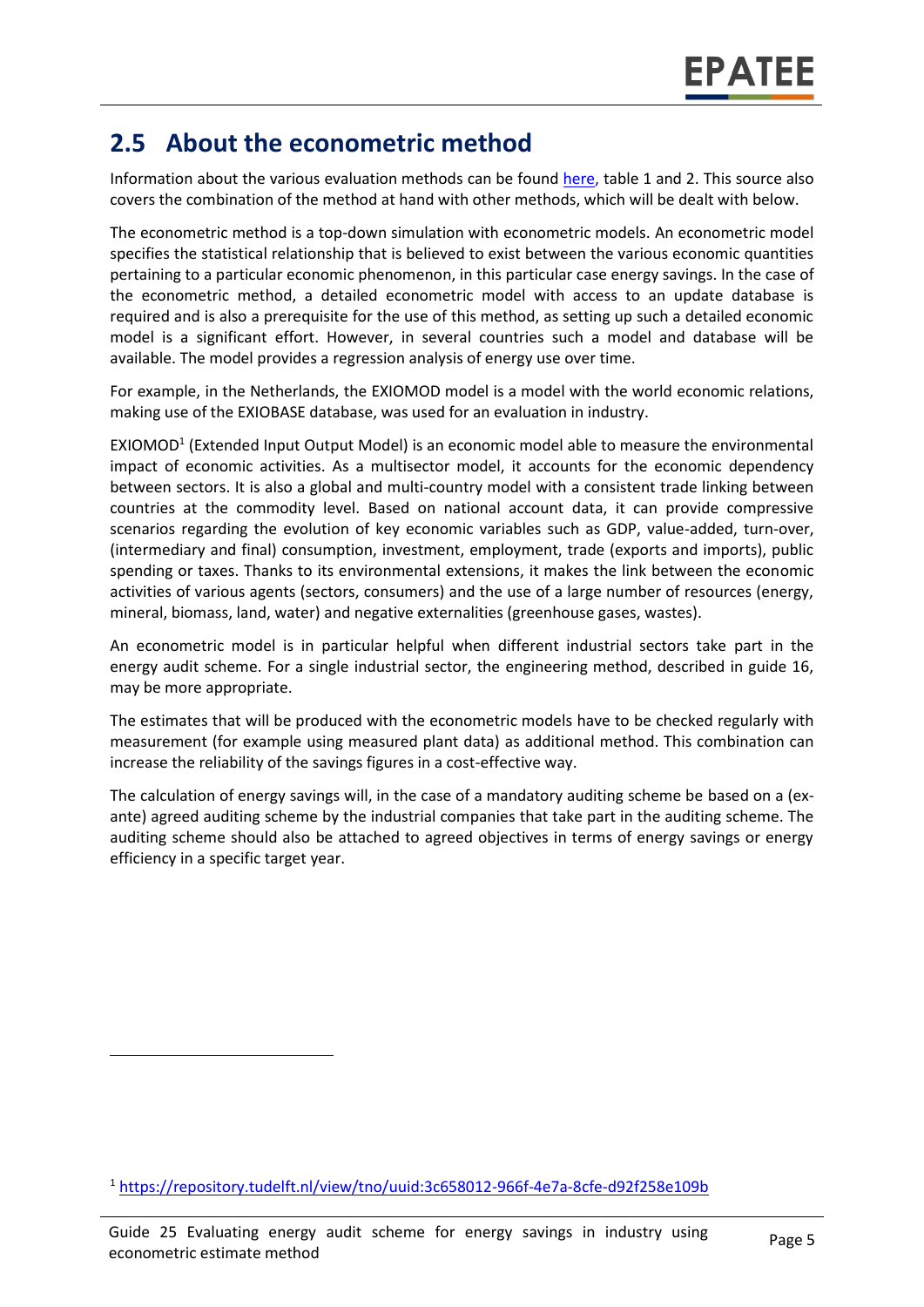### **2.6 Complementary methods to determine total savings**

Complementary methods are methods that are required, in addition to the primary selected method, to calculate energy savings.

This guide does not require complementary methods.

# **2.7 Additional methods to increase reliability of the results**

An additional method can be applied on top of the econometric method to improve the reliability of the evaluation results and/or the cost-effectiveness of the evaluation approach. The econometric method is very suitable for calculating the savings when a large database on the economic performance of industry sectors is available. However, the estimates with the econometric method have to be checked regularly with measurement as additional method. The combination can increase the reliability of the savings figures in a cost-effective way.

For possible combinations with an additional method see chapter 6 in See this [link,](https://www.epatee-toolbox.eu/wp-content/uploads/2019/04/Saving_calculation_methods_for_EPATEE_Toobox_2019_04_24.pdf) table 2 and 3.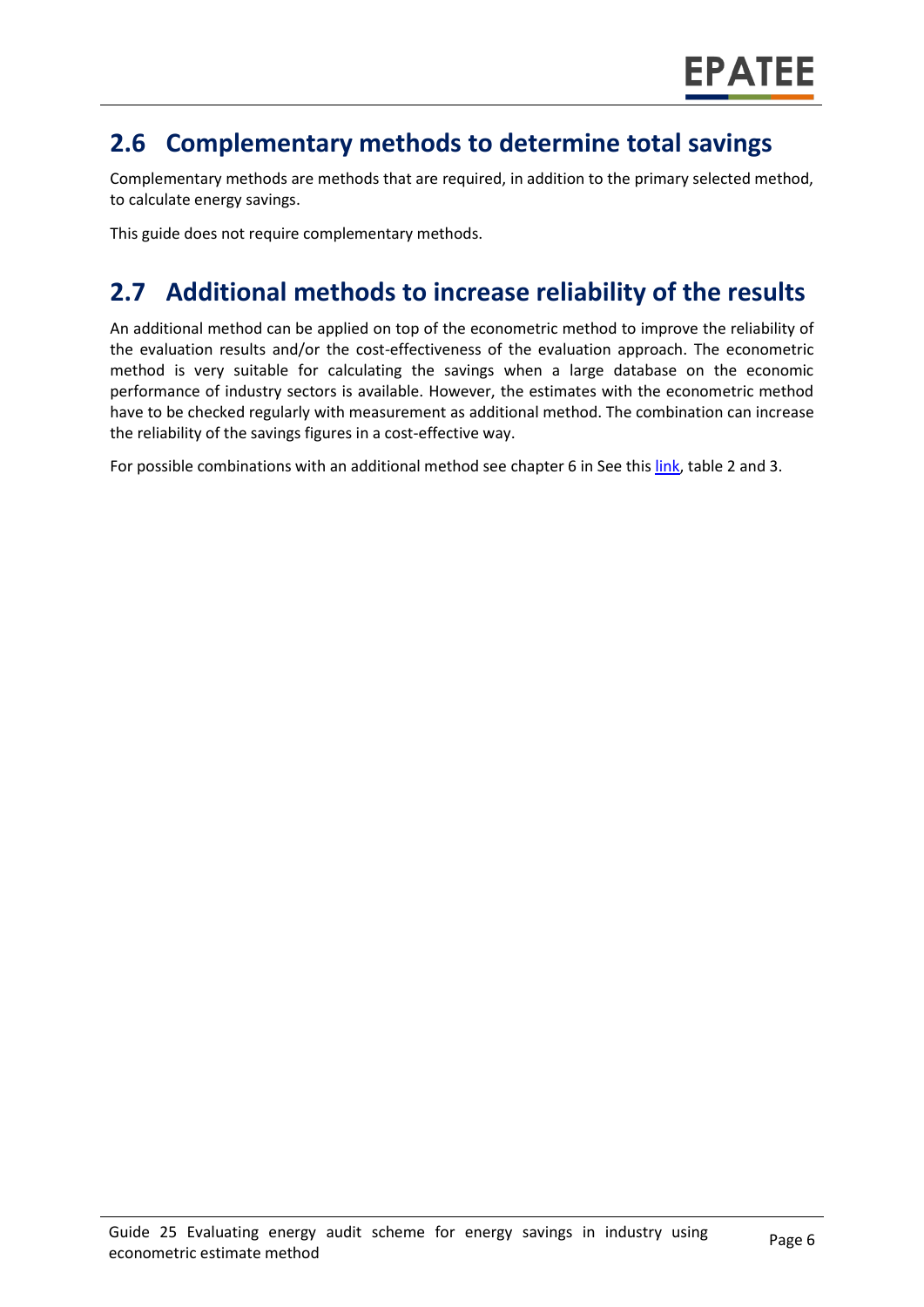# **3 | EVALUATION OBJECTIVES and REQUIREMENTS**

# **3.1 Meeting evaluation goals and ambition**

The table shows whether this guide can be used to report on general evaluation goals or criteria. See also this [document.](https://www.epatee-lib.eu/media/docs/D4_EMEEES_Final.pdf)

| General types of evaluation goals or criteria                        | Level of ambition | <b>Remarks</b>                                                                       |
|----------------------------------------------------------------------|-------------------|--------------------------------------------------------------------------------------|
| Calculation of realized energy savings from<br>saving actions        | Fair              | Good bookkeeping required                                                            |
| Calculation of energy savings attributed to the<br>policy measure(s) | Depends           | When combined with<br>additional measure like<br>subsidies, this may be<br>difficult |
| Cost-effectiveness of saving action (for end-<br>users)              | Fair              | To be included in auditing<br>plan                                                   |
| Cost-effectiveness of policy (government<br>spending)                | Fair              |                                                                                      |
| $CO2$ -emission reduction from saving actions                        | Fair              | Emission reduction can be<br>calculated from savings                                 |
| $CO2$ -emission reduction attributed to the<br>policy measure(s)     | Depends           | Check how this depends on<br>what?                                                   |

For more information on verification of actual energy savings and attribution/baseline/corrections, see sectio[n 4,](#page-0-3) and for cost-effectiveness and emission reduction see section [7.](#page-0-5)

# **3.2 Reporting expectations**

The reporting of the results and impacts of a program around a mandatory auditing scheme in industry has to be defined in the protocol that will have to be set up. Reporting will typically include the choice of indicators and metrics (e.g. yearly or cumulative savings, savings in final energy or in primary energy terms, etc.), objectives and expected results, any additional methods to be used.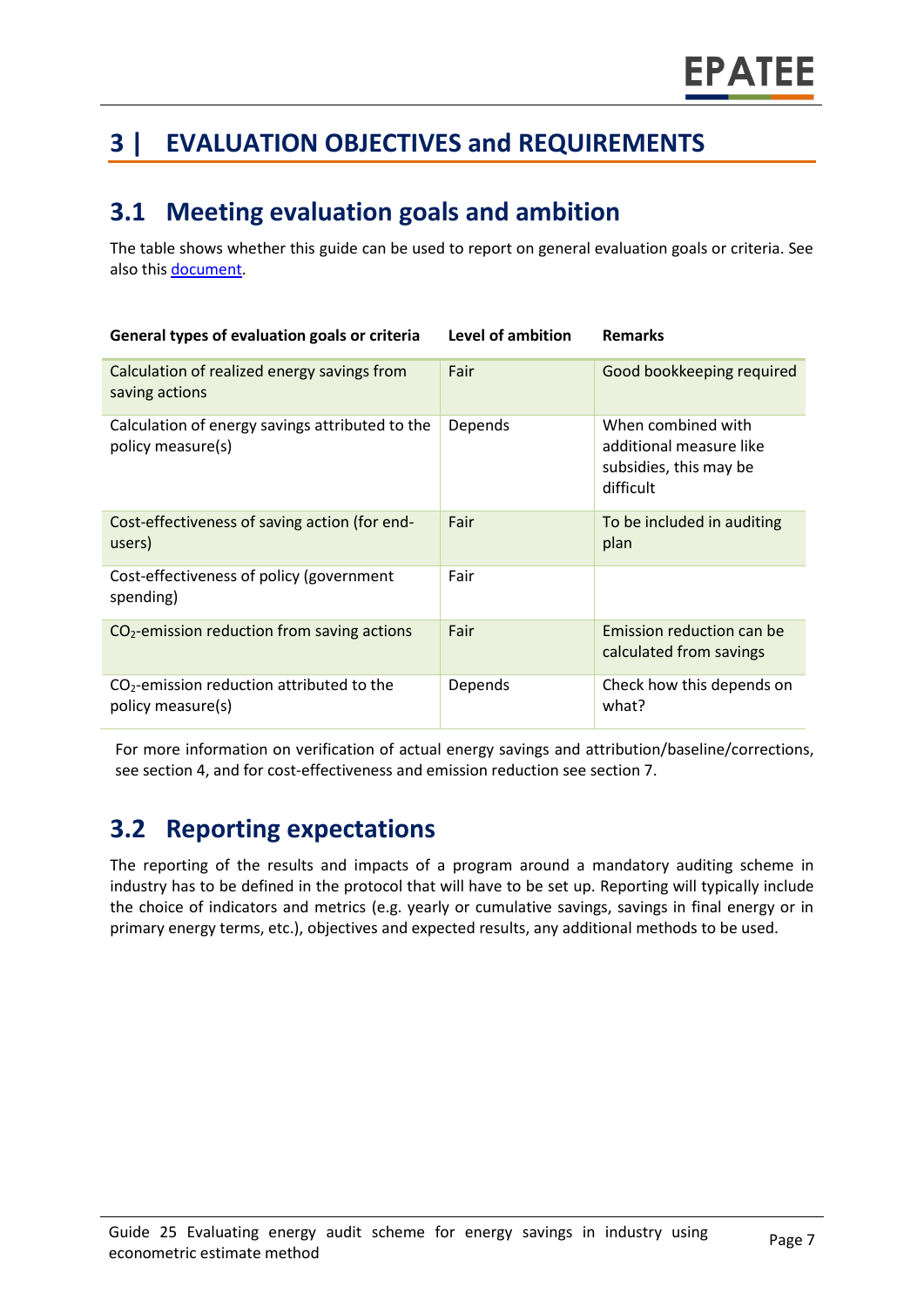# **3.3 Time frame for evaluation**

The length of the evaluation period is dependent on the active period of the policy measure (without major changes), the need to monitor developments before the implementation of savings actions and the time after terminating the policy while still actions are implemented. The policy measure of a mandatory audit scheme, together with an econometric calculation model is typically set up for a period of at least 3 years, and often for a 10 year period, with intermittent monitoring moments. Therefore, the planning of evaluation activities concerns regular monitoring of energy consumption and factors that define consumption, intermediate check of (ex-ante) estimated (unitary) savings through measuring or surveys, intermediate evaluations to improve the policy implementation and the final evaluation and reporting. The process for implementation and subsequent monitoring of the results of a mandatory auditing scheme is typically executed over a number of years, as implementation in the production sector cannot be done overnight.

The planning of evaluation activities concerns regular monitoring of energy consumption and factors that define consumption, intermediate check of (ex-ante) estimated (unitary) savings through measuring or surveys, intermediate evaluations to improve the policy implementation and the final evaluation and reporting. See also planning of evaluation in the lin[k here.](https://www.epatee-toolbox.eu/wp-content/uploads/2019/04/epatee_integrating_evaluation_into_policy_cycle.pdf)

# **3.4 Expertise needed for chosen method**

For the evaluation of the energy audit scheme using an econometric method, a suitable econometric model is required and expert(s) are needed to operate this model. The model further needs to be fed with the evaluation experts may be dependable on technical experts with regard to the data acquisition. This point has to be addressed in the overall evaluation protocol of this guide.

# **3.5 Boundaries for the evaluation**

The spatial boundary for the industrial installations will typically be the so called battery limits (physical boundaries of the installation or factory) of the plants or installations that are part of mandatory auditing scheme. The econometric model may contain several sectors and subsectors. These boundaries are to be included the auditing plan.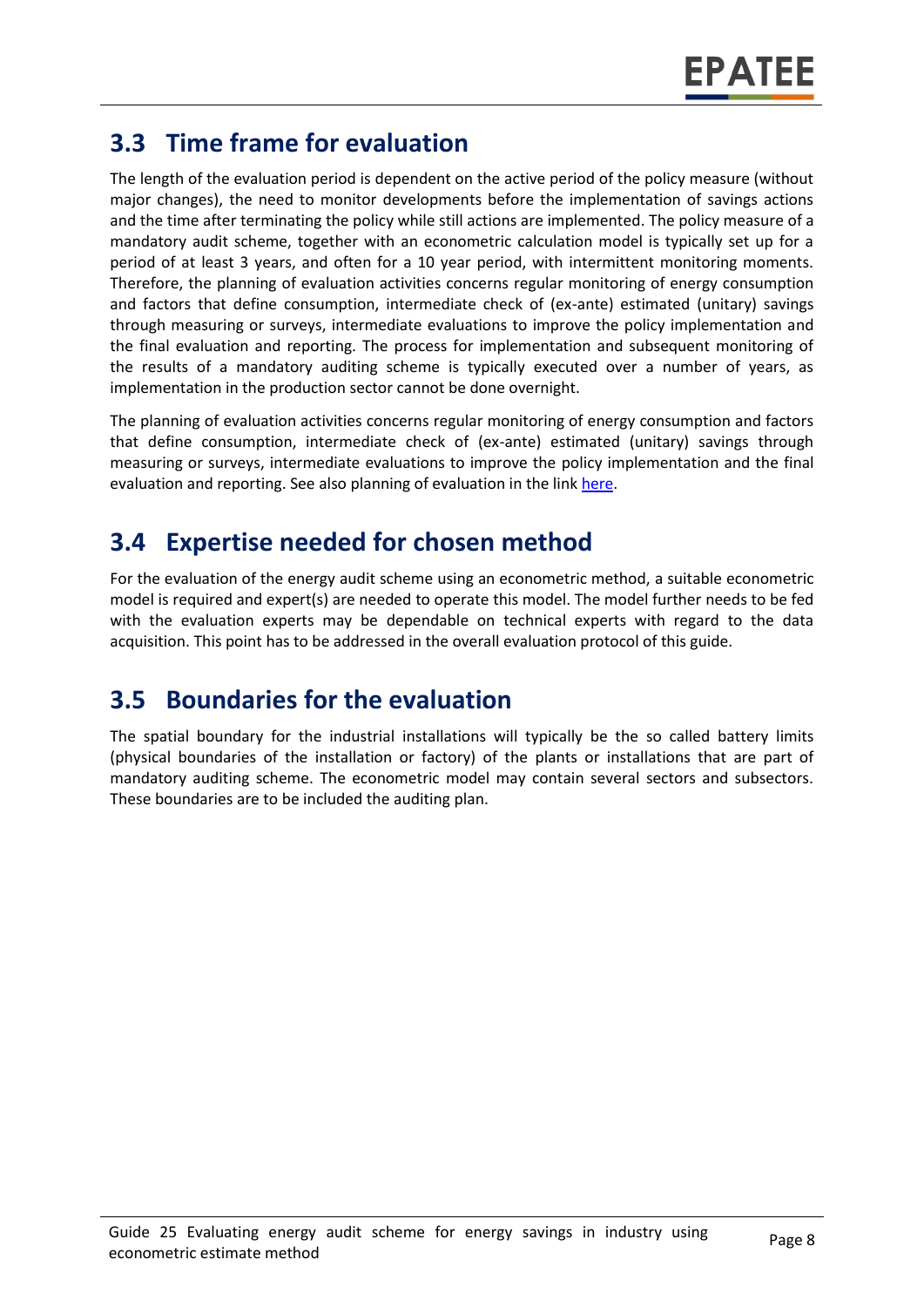# **4 | KEY METHODOLOGICAL CHOICES FOR CALCULATION OF ENERGY SAVINGS**

This section deals with key methodological choices to be considered when calculating energy savings: consistency between ex-ante and ex-post evaluation, baseline, normalization and adjustment factors. These choices are important **to document** when reporting energy savings, to ensure the **transparency** of the results.

The method of econometric analysis is described in section [2](#page-0-1) above and can be tailored to various methodological choices as described in this section.

General principles of calculating realized savings using different methods can be found [here](https://www.epatee-lib.eu/media/docs/D4_EMEEES_Final.pdf) and [here.](https://www.epatee-lib.eu/media/docs/EMEEES_WP3_Report_Final.pdf)

### **4.1 Matching method with earlier ex-ante evaluation**

From the viewpoint of methodological consistency and data availability using the same method in the ex-ante evaluation and in this guide on ex-post evaluation might be an obvious choice. However, for ex-ante evaluation only a few methods are usually considered, namely deemed savings, engineering estimate and stock modeling.

A different method than the one(s) used for the ex-ante evaluation can be applied for the ex-post evaluation, depending on the evaluation objectives, timeframe and data available for the situation after implementing the actions. For possible combinations of methods applied ex-ante and ex-post, see chapte[r 7](#page-0-5) of this guide, calculation approaches in this [link.](https://www.epatee-toolbox.eu/wp-content/uploads/2019/04/Saving_calculation_methods_for_EPATEE_Toobox_2019_04_24.pdf)

If the econometric method does not provide an acceptable combination with the earlier applied exante method it might be useful to select another method (see examples of alternatives in section [6\)](#page-0-0). In practice, ex-ante and ex-post evaluations are applied consecutively. The ex-post evaluation builds on an ex-ante evaluation that makes use of data coming from previous ex-post evaluation or studies (e.g. about previous periods of the same policy measure, or about the same types of energy saving actions as the ones promoted by the new policy measure). These previous ex-post studies could have used another type of method as well.

### **4.2 Calculation baselines**

Energy savings are defined in general as the difference between the actual situation and a reference situation without the saving actions (and without the policy measures that influence these saving actions). In case of saving actions the reference situation can be defined using various calculation baselines. For further background see this [link.](https://www.epatee-toolbox.eu/wp-content/uploads/2019/04/Saving_calculation_methods_for_EPATEE_Toobox_2019_04_24.pdf)

The applicable baseline option for this guide concerns "With/without", where the "without energy audit scheme" is the baseline for the actual development in the "with energy audit scheme" case. The difference between the two is the energy audit target level (input) and the calculated savings (output).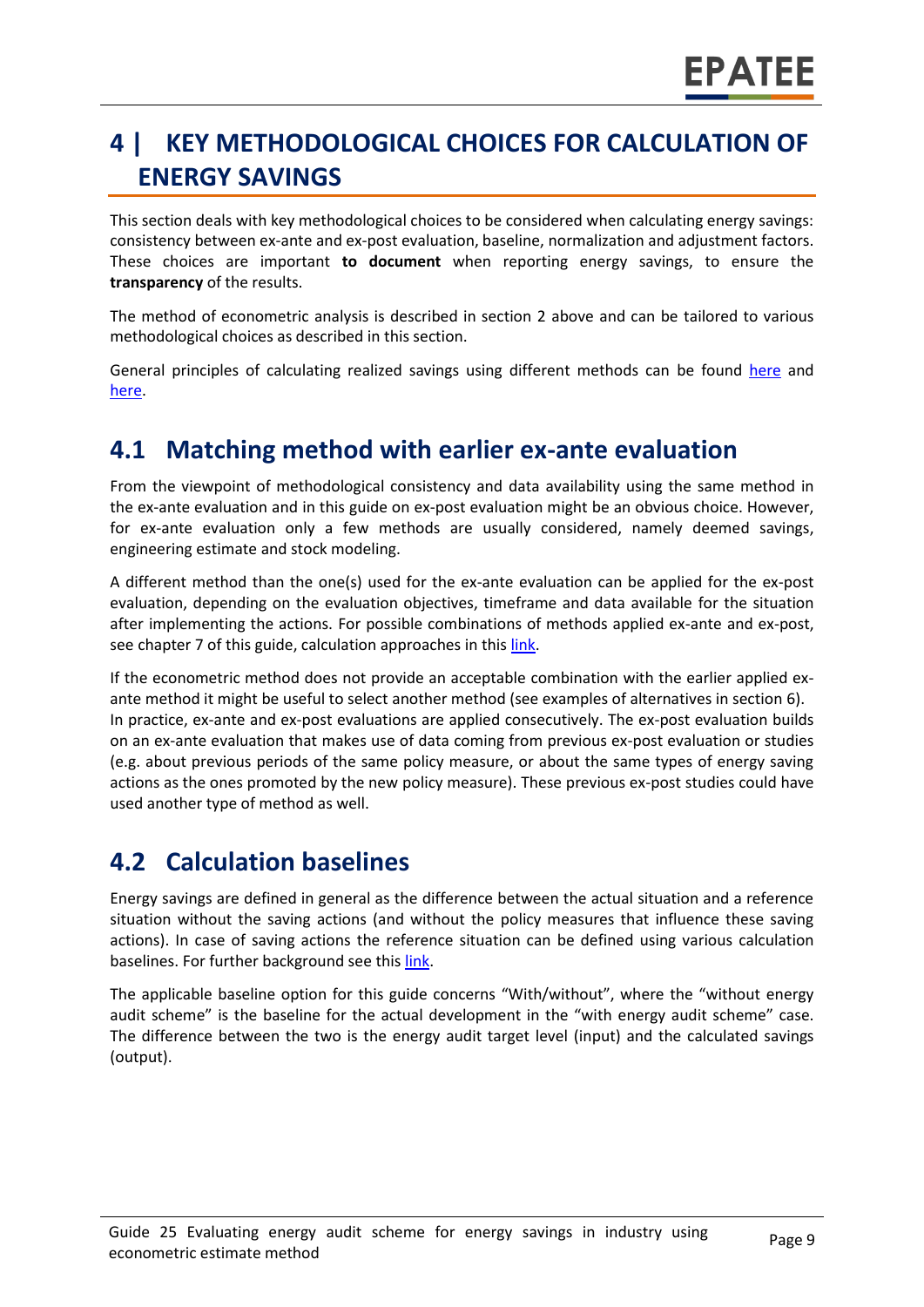### **4.3 Normalization factors**

The calculation with the econometric model in the regression calculation over time, incudes any influences on energy consumption other than the saving actions. These so-called normalization factors can be weather (with effect on consumption), the rebound effect and changes in energy using activities, such as production (industry), occupation rate (buildings) or car usage (transport).

# **4.4 Adjustment factors**

Adjustment factors define which part of the calculated energy savings can be attributed to a policy measure or meet the definition of savings specified in the evaluation objectives or reporting requirements (see next section on "Calculating Gross and net savings).

For the guide on energy audit using the econometric method, the adjustment factors free rider effect, spill-over effect and additionality are not relevant.

Se[e link](https://www.epatee-toolbox.eu/wp-content/uploads/2019/04/Saving_calculation_methods_for_EPATEE_Toobox_2019_04_24.pdf) to note "Saving calculation methods and their application in the EPATEE Toolbox".

### **4.5 Calculating Gross and Net energy savings**

Gross energy savings concern the calculated savings from saving actions using a chosen baseline and normalization factors. Net energy savings concern the savings attributed to policy measures or to a stakeholder (e.g. an energy company with an obligation to realise savings at their customers). Net savings can be evaluated either directly (when using a control or comparison group) or from gross savings by applying further adjustment (or gross-to-net) factors.

#### Se[e here](https://www.epatee-lib.eu/media/docs/EMEEES_WP2_D1_Assessment_existing_evaluation_2008-04-21.pdf) and [here](https://www.academia.edu/14979876/Evaluating_energy_efficiency_policy_measures_and_DSM_programmes) and [here.](https://www.epatee-lib.eu/media/docs/D4_EMEEES_Final.pdf)

The savings should be corrected for the Double counting effect, i.e. the overlap between the savings due to the energy audit scheme and savings due to other policy measures, like subsidies. The overlap in the calculated savings of both policy measures cannot be processed at the level of a specific guide but must be corrected at the level of savings due to overall policy portfolios. For addressing double counting see [here](https://www.academia.edu/14979876/Evaluating_energy_efficiency_policy_measures_and_DSM_programmes) an[d here.](https://www.epatee-lib.eu/media/docs/D4_EMEEES_Final.pdf)

See also the section [8](#page-0-6) on concrete examples in this report.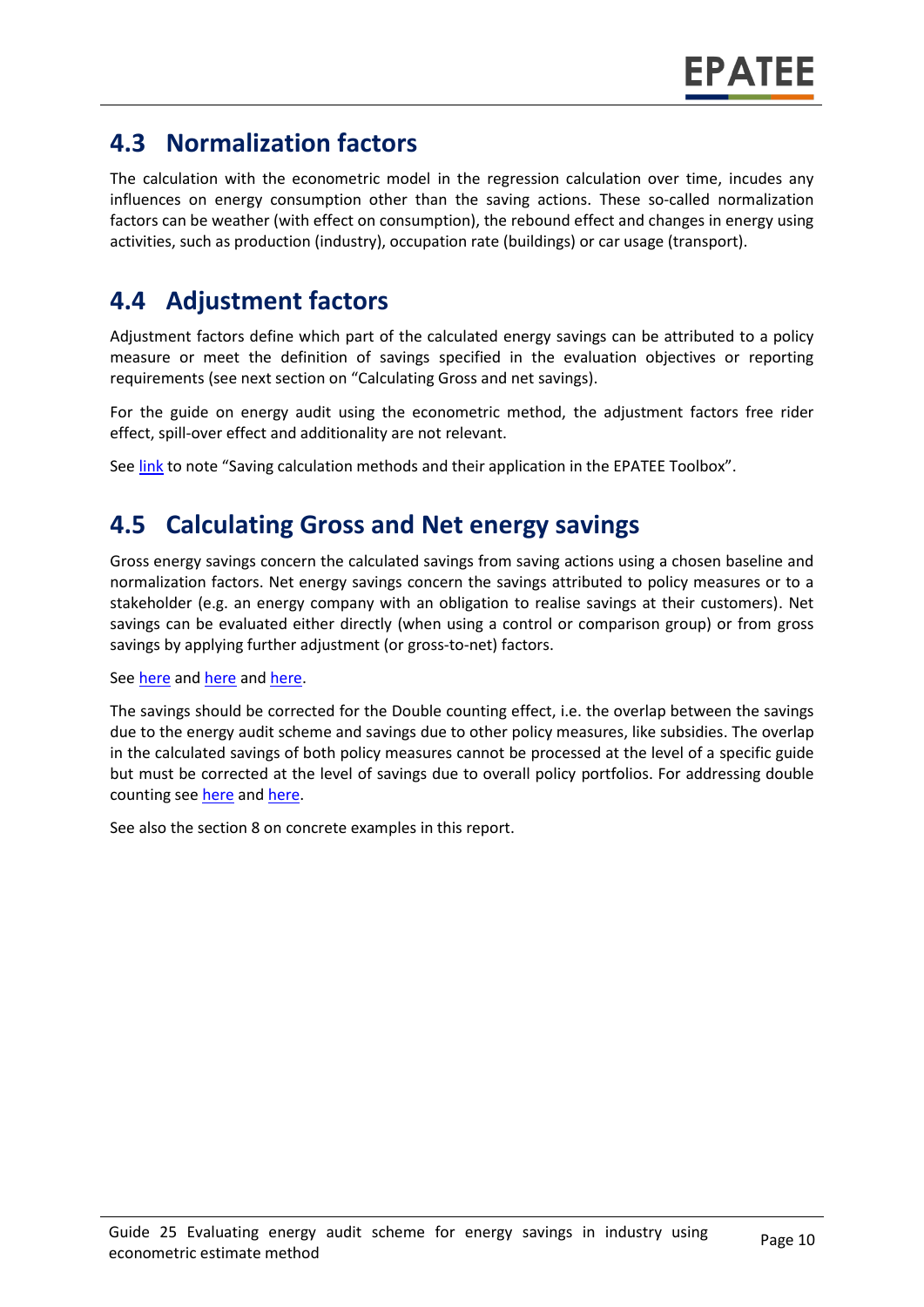# **5 | INPUT AND OUTPUT**

# **5.1 Main data requirements and data sources and collection techniques**

Data requirements specified in the table below correspond to the calculation of energy savings, when using the baseline option With/Without.

| <b>Calculation subject</b>                               | Data requirements                                                                                  | Possible data sources and<br>collection techniques |
|----------------------------------------------------------|----------------------------------------------------------------------------------------------------|----------------------------------------------------|
| Energy consumption (in<br>selected energy audit sectors) | Yearly values per type of<br>energy carrier, corrected<br>for variations in heating<br>degree days | <b>National statistics</b>                         |
| Energy price per sector or<br>subsector                  | Mean prices per type of<br>energy carrier delivered to<br>end-users                                | EU and national statistics                         |
| Relevant activity levels as to<br>energy consumption     | Yearly activity level                                                                              | EU and national statistics or other<br>sources     |
| Other discrete variables (e.g.<br>other policy measures) | Introduction year of policy<br>measure (value $0 > 1$ )                                            | Policy measure overview                            |

#### **Data issues when evaluating net energy savings**

The main good practice to ensure the feasibility and reliability of the evaluation of net energy savings is to think about the method to be used when designing (or revising) the energy audit scheme.

Experience shows that unless the data collection has been planned in advance, it will be very costly, time-consuming or even impossible to collect the data required to apply most of the methods that can be used to evaluate net energy savings. Which makes that in practice, using surveys will remain the only option possible (or considered feasible).

The main challenges when using surveys are:

- to achieve a high answer rate, in order to limit sampling bias
- to use question phrasing that can limit the risk of bias in the answers

For more details about the evaluation of net energy savings, see thi[s topical case study.](https://www.epatee-toolbox.eu/wp-content/uploads/2018/10/epatee_topical_case_study_evaluating_net_energy_savings.pdf)

For possible other methods with different data demands see the section [6](#page-0-0) on alternatives for the chosen method.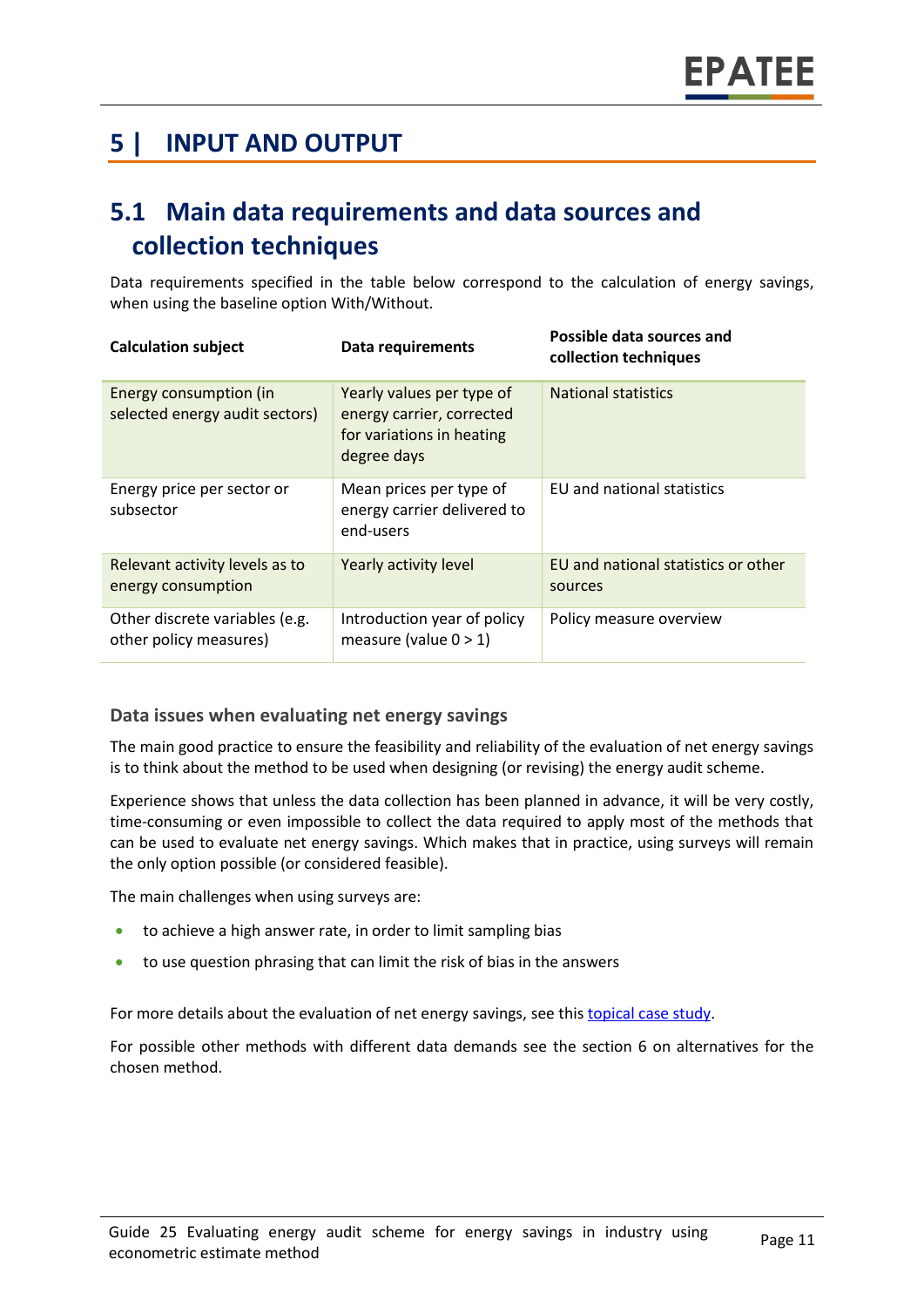### **5.2 Energy savings in final terms or in primary terms**

Energy savings can be expressed in final terms or in primary terms. See definitions about primary and final energy [here.](https://www.epatee-toolbox.eu/wp-content/uploads/2018/10/Definitions-and-typologies-related-to-energy-savings-evaluation.pdf)

The econometric method can calculate savings in final terms. It can also calculate savings in primary terms provided that savings at end-users are calculated for each energy carrier apart, and primary factors are available to convert the savings in final terms to savings in primary terms.

### **5.3 Energy savings over time**

Implemented saving actions in a year lead to savings over a number of consecutive years. E.g. a more efficient boiler can save gas over its lifetime of about 15 years, insulation over up to 60 years and more efficient computers up to 5 years. For savings from behavioral changes due to a media campaign the life time might be not much longer than that of the campaign. Energy savings can be calculated in different metrics in terms of time reference, for example: year-to-year, annual, cumulated annual, cumulative. See the definitions [here.](https://www.epatee-toolbox.eu/wp-content/uploads/2018/10/Definitions-and-typologies-related-to-energy-savings-evaluation.pdf)

The calculated yearly savings concern the savings of all new saving actions in that year. In this approach only data for the savings in the chosen year are needed.

Adding up the yearly savings over a period, provided that earlier saving actions are still delivering savings, leads to cumulative savings. For the cumulative savings data are needed for the whole period.

Another cumulative approach, to be applied for the Energy Efficiency Directive, is to multiply the (new) savings in a year with the number of years up to a target year and sum this result with that for all other years up to the target year. This cumulative approach stimulates early saving actions, as these count more times to the target than later actions.

Finally, savings from a saving action can be discounted and summed up over the lifetime of the action See link [here.](https://www.epatee-toolbox.eu/wp-content/uploads/2018/10/Definitions-and-typologies-related-to-energy-savings-evaluation.pdf)

The econometric method can provide yearly savings of new saving actions in that year. It can also provide cumulative savings provided that data are available over a period.

Cumulative savings according to the Energy Efficiency Directive can be provided when the lifetimes of savings actions are known. Finally, the guide can provide discounted cumulative savings when discount factors have been defined for yearly savings over time. In the econometric model, several discounted savings can be include, for example economic discounting when energy savings are a commodity (white certificates), technical discounting when taking into account that the performance of the saving action can decrease over time.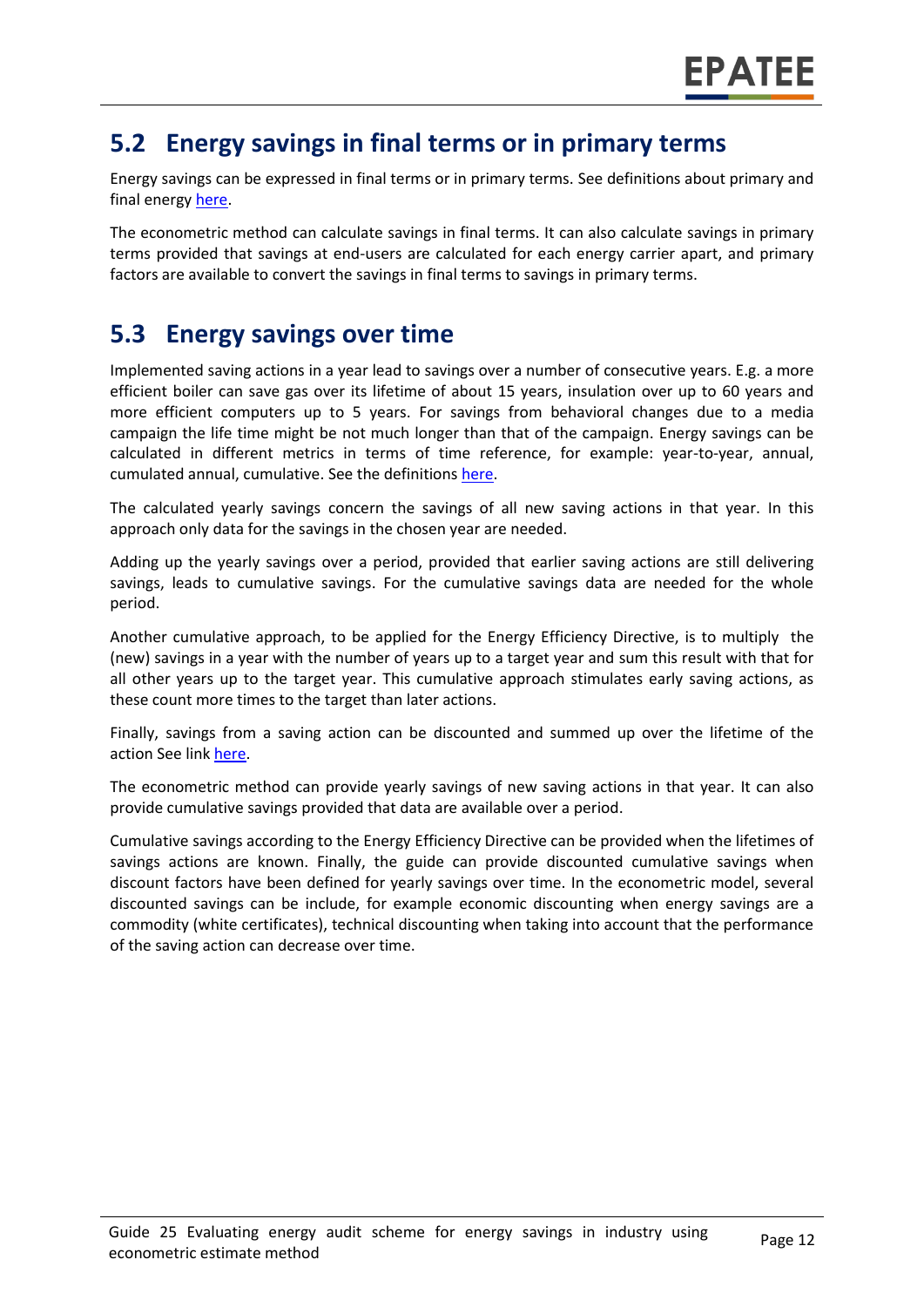# **6 | ALTERNATIVE FOR CHOSEN METHOD**

### **6.1 Alternatives for the chosen method**

Often other savings calculation methods can be applied as well, although they will all have pros and cons regarding various aspects dealt with in preceding sections.

The table below presents the pros and cons of the method for evaluating purposes, and for commonly used alternative methods for the same combination of policy measure and sector.

| Type of method                      | <b>Pros</b>                                                                      | Cons                                    |
|-------------------------------------|----------------------------------------------------------------------------------|-----------------------------------------|
| Econometric model                   | Top-down simulation, once the<br>model is available, relatively<br>fast results  | Need econometric model and -<br>experts |
| Alternative method :<br>Measurement | For example per sector, in<br>specific production plants,<br>relatively accurate | May be time consuming                   |
| Surveys                             | Relatively cheap                                                                 | May be inaccurate                       |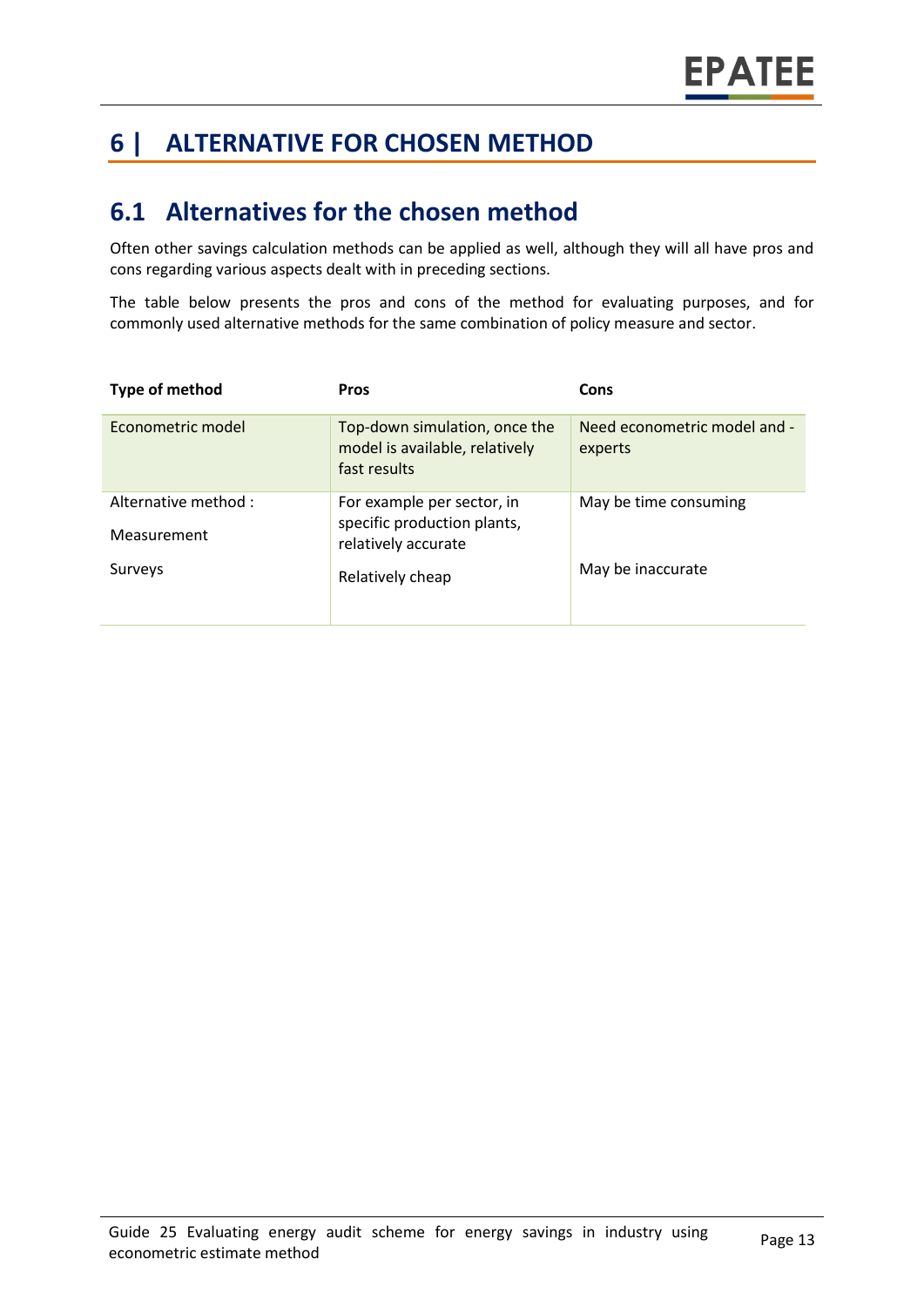# **7 | ADDITIONAL EVALUATION RESULTS**

# **7.1 Calculating avoided CO<sup>2</sup> emissions**

Avoided  $CO<sub>2</sub>$  emissions can be evaluated from the energy savings by applying emission factors. Four key aspects are to be taken into account when choosing the emission factor(s):

- 1) Emission factors vary according to the **energy type**, so the data about energy savings need to be available per energy type.
- 2) Emission factors for a given type of energy **can vary over time** (especially for **electricity**).
- 3) Emission factors can take into account:
	- a. **Direct emission factors**: that take into account the emissions generated when producing the energy used;
	- b. **Lifecycle emission factors**: which take into account all the emissions generated from the extraction of the energy resources up to the dismantling of the energy plant.

Due to the differences that the choice of emission factor(s) can induce, it is important to document what emission factor(s) has (have) been used.

If the savings concern one fuel only (e.g. for gas boilers), the reduction in  $CO<sub>2</sub>$ -emissions can be calculated from the savings with an emission factor for the fuel at stake. This can be included in the econometric model.

If the savings concern electricity only (e.g. appliances), the reduction in  $CO<sub>2</sub>$ -emissions can be calculated from the savings with an emission factor for electricity that takes into account the different inputs of power production. The actual factor to be applied can vary, depending on saving action(s) and sector, year of implementation, policy considerations, etcetera (see thi[s link\)](https://www.researchgate.net/publication/222601305_Evaluation_of_methods_used_to_determine_realized_energy_savings).

If the savings concern different energy carriers, the reduction in  $CO<sub>2</sub>$ -emissions can only be calculated when savings are calculated per relevant energy carrier and a specific emission factor is available for each energy carrier

The avoided emission of **other greenhouse gasses** due to energy savings are not taken into account here, as these emissions (and more specifically their reductions) are generally negligible compared to CO<sup>2</sup> (apart from policy measures targeting the agriculture sector).

**IPCC** (Intergovernmental Panel on Climate Change) provides a **[detailed database](https://www.ipcc-nggip.iges.or.jp/EFDB/main.php) of peer-reviewed emission factors.**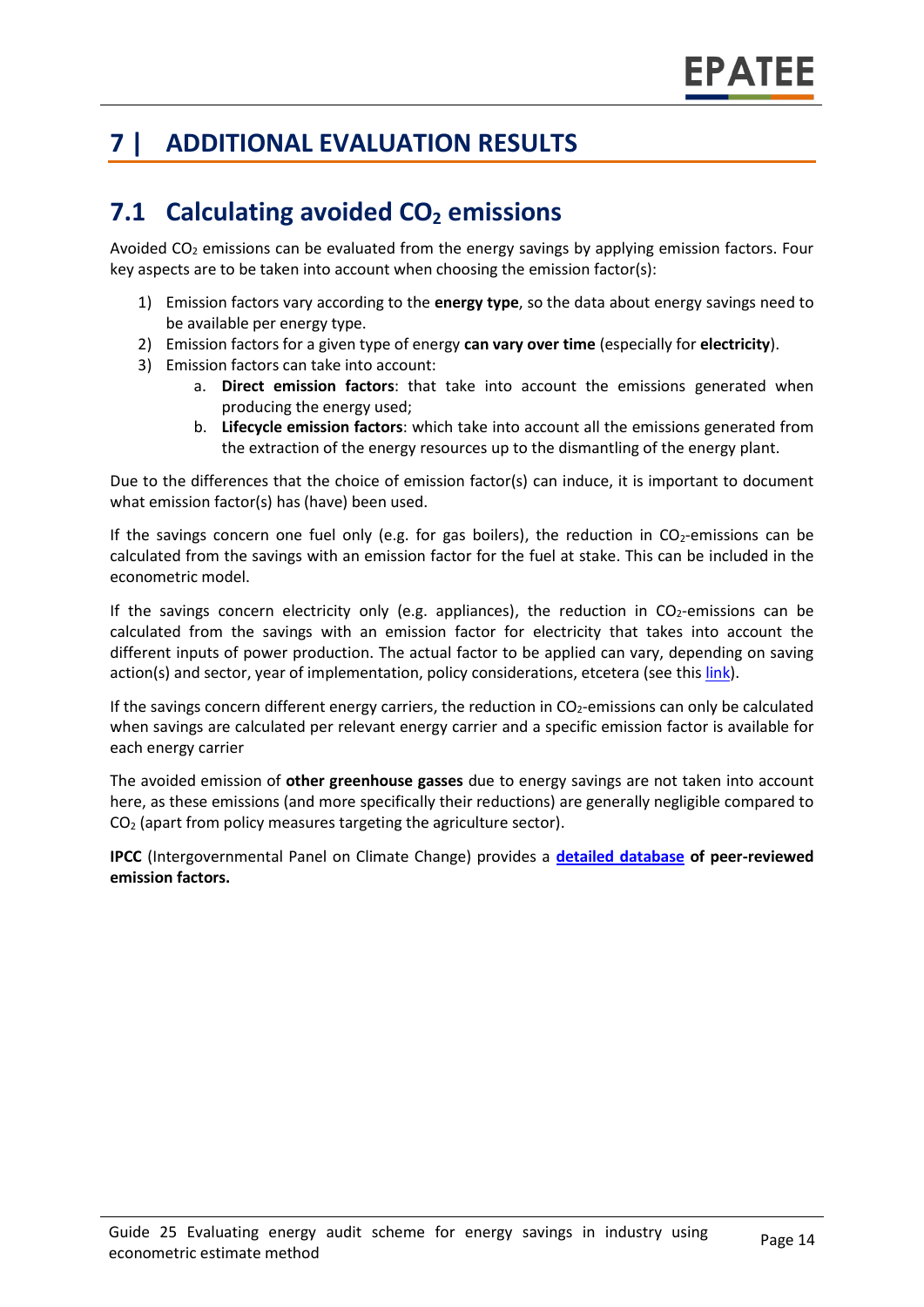# **7.2 Calculating cost-effectiveness**

Cost-effectiveness is the ratio between costs to achieve energy savings and the amount of savings and possibly other benefits.

A distinction can be made according to the point of view adopted to assess cost-effectiveness:

- Cost-effectiveness for the end-user or participant
- Cost-effectiveness for society at large
- Cost-effectiveness for the party that takes responsibility for saving targets (government or actor with an Energy Efficiency Obligation)

For more details about the different perspectives, see for example [\(Breitschopf](https://epatee.eu/system/tdf/epatee_report_on_the_knowledge_base.pdf?file=1&type=node&id=29&force=1) et al., 2018).

The calculation of cost-effectiveness for end-users demands, next to the savings, data on investments made, subsidies on investments, interest rates, lifetimes of the saving actions, energy prices (including taxes) per type of end-user and discount factors per type of end-user. If required, these data can be included in the econometric model.

### **7.3 Calculating other Co-benefits**

The method of econometric analysis does usually not include data on other possible co-benefits. In case required, these co-benefits may be estimated by a separate analysis, making use of the results of the econometric model,

Possible co-benefits from saving energy concern:

- Employment effects
- Reduction of energy poverty
- Other emission reductions ( $NO<sub>x</sub>$ ,  $SO<sub>2</sub>$ , fine particles, etc.)
- Better indoor climate
- Reduced dependency on (insecure) energy import

### **7.4 Other aspects of importance**

An energy audit can also include significant environmental advantages.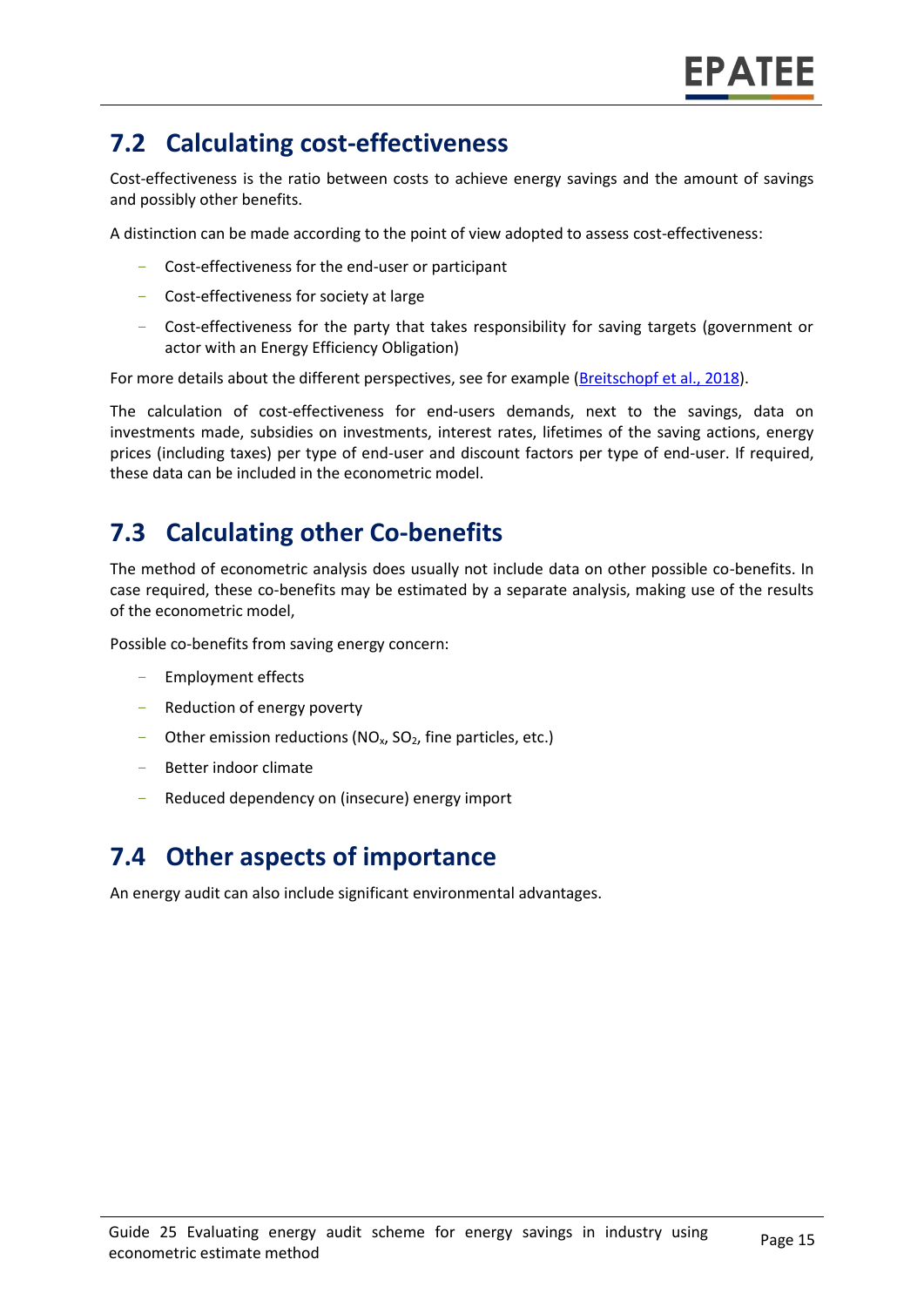# **8 | CONCRETE EXAMPLES**

For the method of econometric analysis the following references are useful.

The effect of energy audits in Danish industry - Evaluation of a DSM programme by Larsen et al., in: [Energy Studies Review Vol. 14. No, 2.](https://www.epatee-lib.eu/en/author/?af_sent=1&first_author=Larsen+et+al.%2C) 2006 pp 30-41; This paper presents an evaluation of the impact on electricity consumption of the free-of-charge energy audit provided to all Danish enterprises by the 60 electricity network operators. The scheme has existed since the early 1990' s. Approximately 0.045 EUR-Cent per kWh consumption is being spent annually on this activity. The evaluation is based on an econometric analysis of a large panel dataset. The econometric analysis is complemented with ten case studies that allow us to get a deeper understanding of the causa l processes. Overall, we find that the scheme has had limited impact on the electricity consumption among the enterprises that have been audited.

CAG Consultants, in partnership with Carbon Trust, Databuild and the Imperial College Business School, were commissioned by DECC to undertake research on the CRC energy efficiency scheme, available [here](https://www.gov.uk/government/publications/evaluation-of-the-crc-energy-efficiency-scheme) and focusing on phase 1 of the scheme which ran from April 2010 to the end of March 2014. The research in this paper also examined a number of wider themes including: how energy use is managed by organizations, what steps they may have taken or considered to improve energy efficiency in recent years and which factors influenced their decision making processes. This final synthesis report brings together findings from three workstreams: a quantitative survey, qualitative research and econometric research, as well as supporting desk research. The detailed findings of the three workstreams are documented in separate appendices.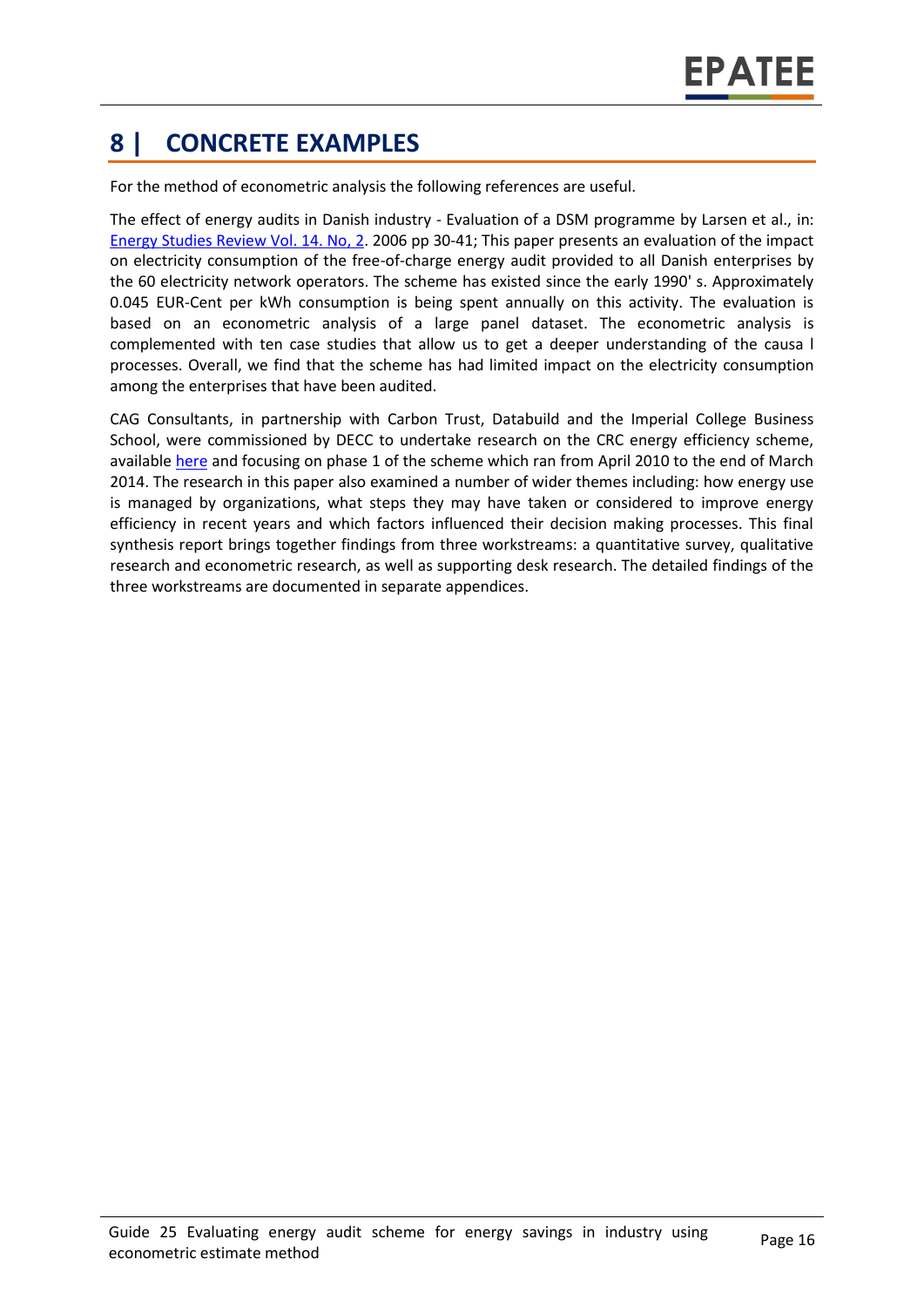# **9 | FURTHER READING**

#### **About Econometric analysis**

- Free-riding on tax credits for home insulation in France: An econometric assessment using panel data, Marie-Laure Nauleau, CIRED, France (regression on all factors as to implementing saving actions on dwellings, including CIDD program with tax credits); <https://www.sciencedirect.com/science/article/pii/S0140988314001923>
- CRC Energy Efficiency Scheme Evaluation [Final synthesis report,](https://www.gov.uk/government/publications/evaluation-of-the-crc-energy-efficiency-scheme) CAG Consultants, July 2015;

#### **About Energy audits**

• The effect of energy audits in Danish industry - **Evaluation of a DSM programme**, Larsen et al, 2006;

#### **Relevant case studies**

No topical case studies are available on this subject